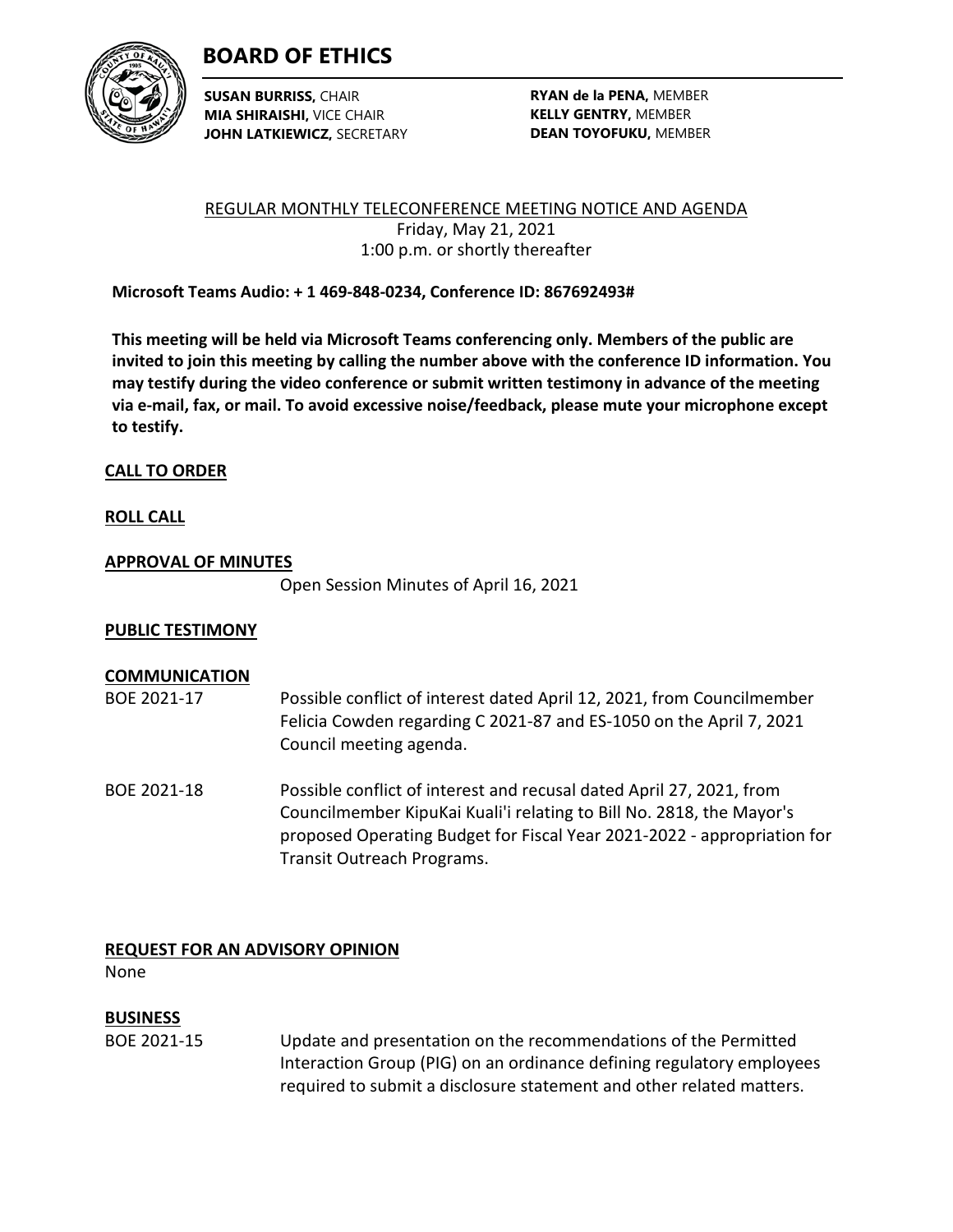# **DISCLOSURES** Employee: 1. Stephen Hall, Deputy County Attorney 2. Michael Dahilig, Managing Director Volunteers: 3. Gerald Ako, Planning Commission-Labor 4. Lorna Nishimitsu, Liquor Control Commission 5. Erica Taniguchi, Public Access, Open Space and Natural Resources Preservation Fund Commission **EXECUTIVE SESSION** ES-008 Pursuant to Hawai'i Revised Statutes §92-4, §92-5(a)(4), §92- 9(a)(1-4) and (b), the purpose of this Executive Session is for the Board to approve or amend the Executive Session Minutes of April 16, 2021, and to consult with its attorney on issues pertaining to the Board's powers, duties, privileges, immunities, and /or liabilities as they may relate to this item. ES-004: BOE 2021-08 Pursuant to Hawai'i Revised Statutes §92-4 and §92-5 (a) and (2) and (4), the purpose of this Executive Session is for the Board to discuss a notarized formal complaint received February 8, 2021, charging that an employee or officer of the County has breached the Code of Ethics as set forth in the Kaua'i County Charter section 20.02 B, 20.02 E and 20.02 F. No officer or employee of the county shall: B. Disclose information which, by law or practice, is not available to the public and which the officer or employee acquires in the course of the officer or employee's official duties or use such information for the officer or employee's personal gain or for the benefit of anyone. E. Use the officer or employee's official position to secure a special benefit, privilege, or exemption for the officer or employee or others. F. Use county property for other than public activity or purpose. ES-009: BOE 2021-19 Pursuant to Hawai'i Revised Statutes §92-4 and §92-5 (a) and (2) and (4), the purpose of this Executive Session is for the Board to discuss the response to a notarized formal complaint received March 16, 2021, charging that an employee or officer of the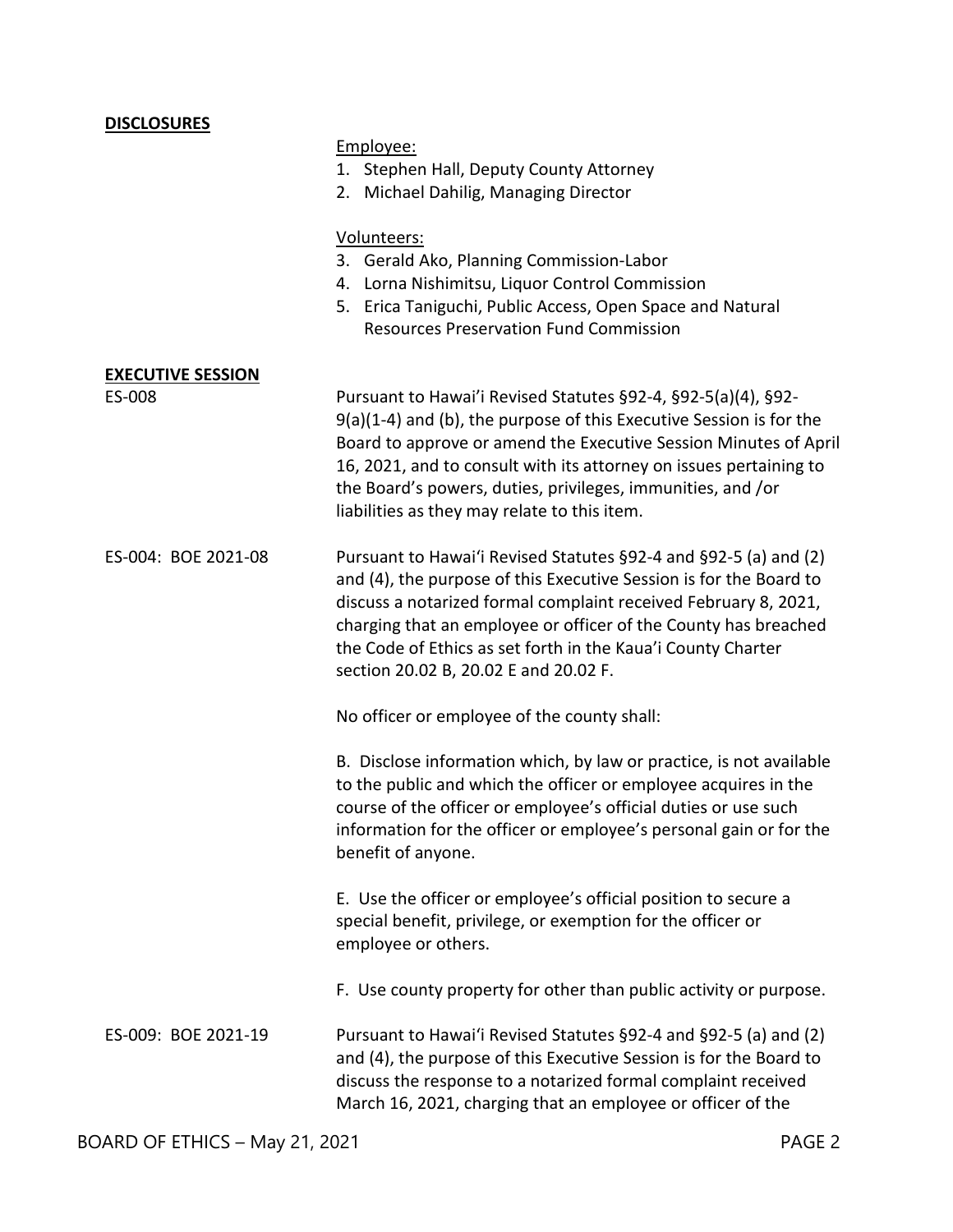County has breached the Code of Ethics as set forth in the Kaua'i County Charter section 20.01, Standards of Conduct.

### **RETURN TO OPEN SESSION**

Ratify on Board actions taken in Executive Session. **ANNOUNCEMENTS** Next Meeting: Friday, June 18, 2021 at 1:00 p.m.

### **ADJOURNMENT**

### **NOTICE OF EXECUTIVE SESSION**

Pursuant to Hawaii Revised Statutes §92-7(a), the Board may, when deemed necessary, hold an executive session on any agenda item without written public notice if the executive session was not anticipated in advance. Any such executive session shall be held pursuant to HRS §92-4 and shall be limited to those items described in HRS §92-5(a). Discussions held in Executive Session are closed to the public.

cc: Aaron Larrimore, Deputy County Attorney

### **PUBLIC COMMENTS and TESTIMONY**

#### **SPEAKER REGISTRATION**

**Prior to the Day of the Meeting:** Persons wishing to testify are requested to register their name, phone number, and agenda item via email at asegreti@kauai.gov; or by calling 808-241-4917.

**On the Day of the Meeting:** Persons who have not registered to testify by the time the Commission meeting begins will be given the opportunity to speak on an item following oral testimonies of registered speakers.

Each speaker is limited to a three-minute presentation on each item.

#### **WRITTEN TESTIMONY**

**Prior to the Day of the Meeting:** Testimony may be emailed: [asegreti@kauai.gov](mailto:asegreti@kauai.gov) faxed: 808- 241-5127, or mailed: County of Kauai, Office of Boards and Commissions, Board of Ethics, 4444 Rice St., Ste. 300, Lihue, HI 96766.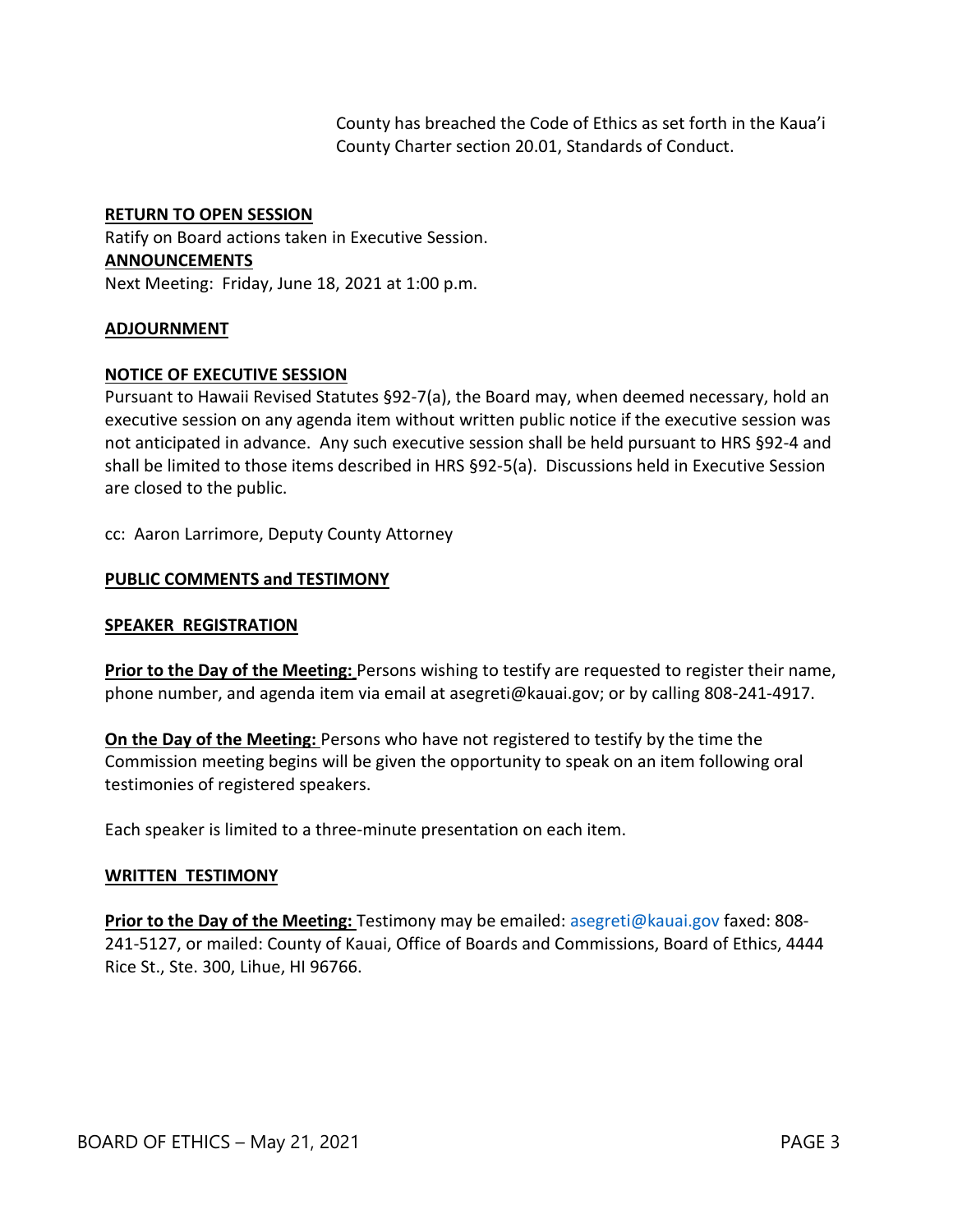# SPECIAL ASSISTANCE

IF YOU NEED AN AUXILIARY AID/SERVICE OR OTHER ACCOMMODATION DUE TO A DISABILITY, OR AN INTERPRETER FOR NON-ENGLISH SPEAKING PERSONS, PLEASE CONTACT THE OFFICE OF BOARDS & COMMISSIONS AT (808) 241-4917 OR [ASEGRETI@KAUAI.GOV](mailto:ASEGRETI@KAUAI.GOV) AS SOON AS POSSIBLE. REQUESTS MADE AS EARLY AS POSSIBLE WILL ALLOW ADEQUATE TIME TO FULFILL YOUR REQUEST.

UPON REQUEST, THIS NOTICE IS AVAILABLE IN ALTERNATE FORMATS SUCH AS LARGE PRINT, BRAILLE, OR ELECTRONIC COPY.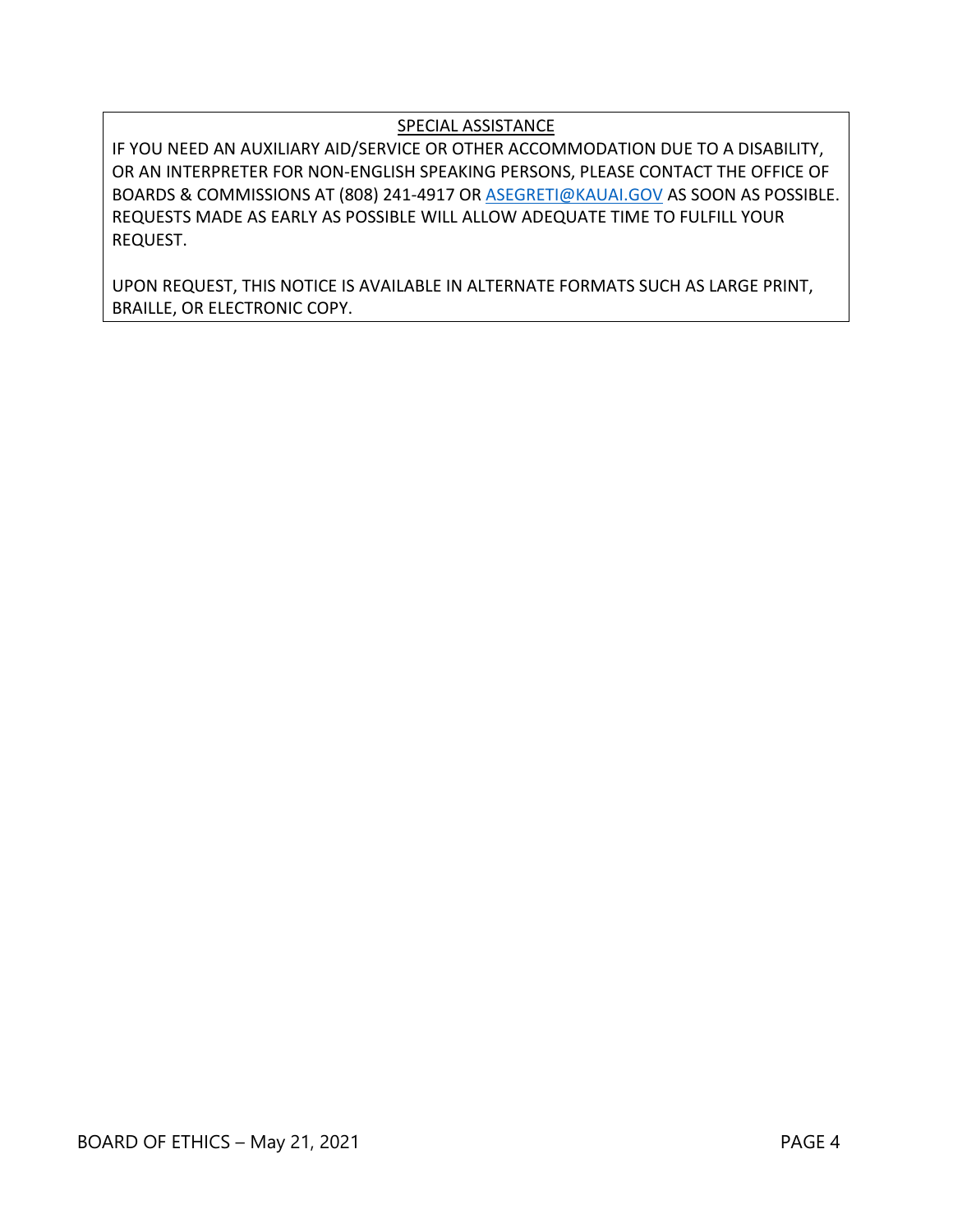

# COUNTY OF KAUAI Minutes of Meeting OPEN SESSION

| Board/Commission:                    |                                                                        |                                                                                                                                  | <b>BOARD OF ETHICS</b>                 | <b>Meeting Date</b>         | <b>April 16, 2021</b> |                                                                                                                                                                                                                                                                                                                  |
|--------------------------------------|------------------------------------------------------------------------|----------------------------------------------------------------------------------------------------------------------------------|----------------------------------------|-----------------------------|-----------------------|------------------------------------------------------------------------------------------------------------------------------------------------------------------------------------------------------------------------------------------------------------------------------------------------------------------|
| Location                             | Teleconference                                                         |                                                                                                                                  |                                        | Start of Meeting: 1:01 p.m. |                       | End of Meeting: 3:05 p.m.                                                                                                                                                                                                                                                                                        |
| Present                              |                                                                        | Chair Susan Burriss, Vice Chair Mia Shiraishi, Secretary John Latkiewicz. Members: Ryan de la Pena, Kelly Gentry, Dean Toyofuku. |                                        |                             |                       |                                                                                                                                                                                                                                                                                                                  |
|                                      |                                                                        | Also: Deputy County Attorney Charles Foster, Deputy County Attorney Aaron Larrimore. Boards & Commissions Office Staff:          |                                        |                             |                       |                                                                                                                                                                                                                                                                                                                  |
|                                      | Administrator Ellen Ching and Administrative Specialist Anela Segreti. |                                                                                                                                  |                                        |                             |                       |                                                                                                                                                                                                                                                                                                                  |
| Excused                              |                                                                        |                                                                                                                                  |                                        |                             |                       |                                                                                                                                                                                                                                                                                                                  |
| Absent                               |                                                                        |                                                                                                                                  |                                        |                             |                       |                                                                                                                                                                                                                                                                                                                  |
|                                      |                                                                        |                                                                                                                                  |                                        |                             |                       |                                                                                                                                                                                                                                                                                                                  |
| <b>SUBJECT</b>                       |                                                                        |                                                                                                                                  | <b>DISCUSSION</b>                      |                             |                       | <b>ACTION</b>                                                                                                                                                                                                                                                                                                    |
| <b>Call To Order</b>                 |                                                                        |                                                                                                                                  |                                        |                             |                       | Chair Burriss called the meeting<br>to order at $1:01$ p.m.<br>Roll call:<br>Member de la Pena: present<br>Member Gentry: present<br>Member Toyofuku: present<br>Secretary Latkiewicz: present<br>Vice Chair Shiraishi: present<br>Chair Burriss: present<br>Six members present, which<br>constituted a quorum. |
| <b>Approval of</b><br><b>Minutes</b> |                                                                        |                                                                                                                                  | Open Session Minutes of March 19, 2021 |                             |                       | Chair Burriss received the minutes<br>with no amendments.                                                                                                                                                                                                                                                        |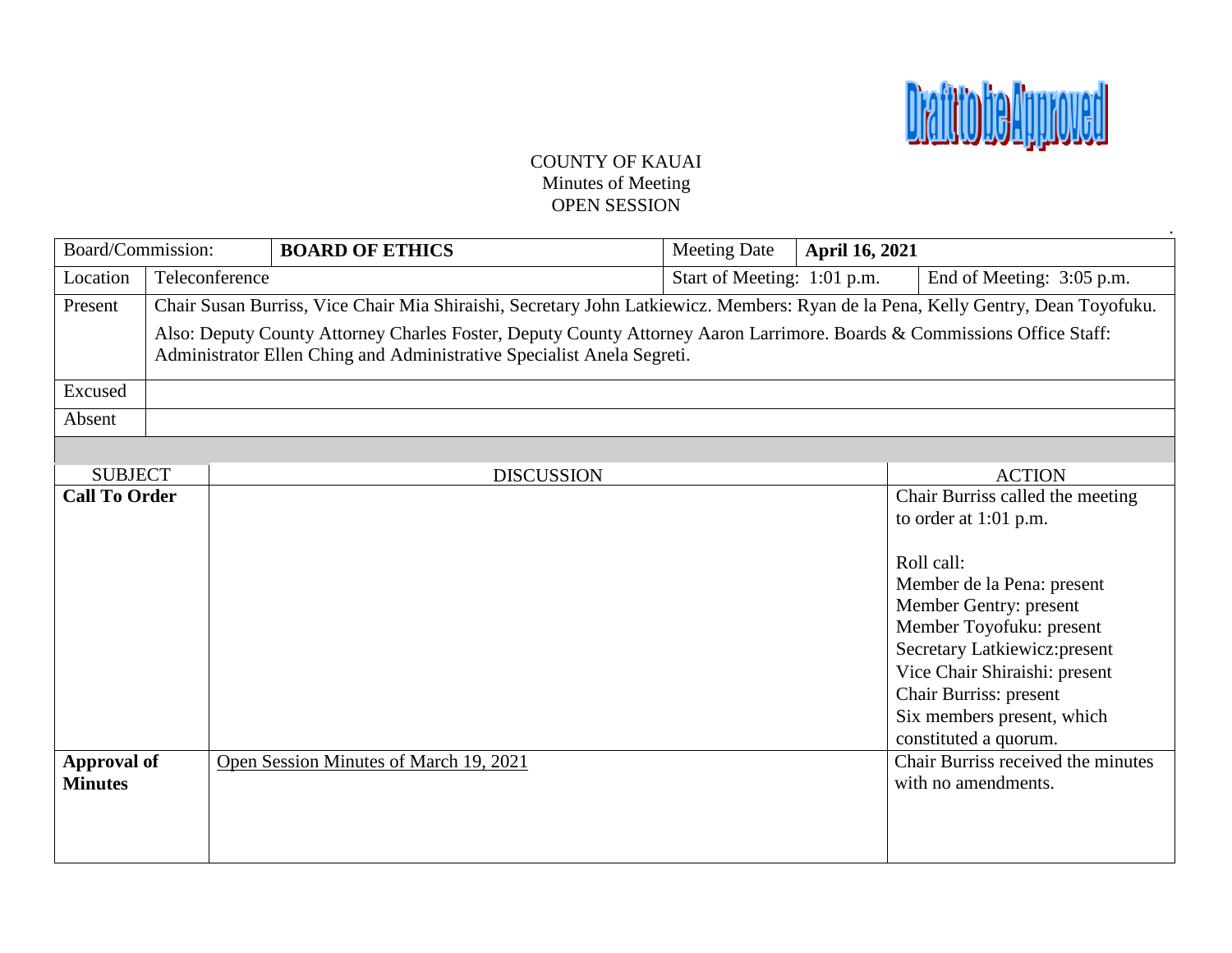Board of Ethics Page 2 Open Session April 16, 2021

SUBJECT DISCUSSION ACTION **Public Testimony** None **Communication** BOE 2021-11 Possible conflict of interest and recusal dated March 29, 2021, from Council Chair Arryl Kaneshiro relating to Bill No. 2818, the Mayor's proposed Operating Budget for Fiscal Year 2021-2022 - appropriations for Grove Farm Company, Inc. Vice Chair Shiraishi moved to receive BOE 2021-11. Member Gentry seconded. Voice Vote: 6 ayes, 0 nays Motion carried 6:0 BOE 2021-12 Possible conflict of interest and recusal dated March 29, 2021, from Council Chair Arryl Kaneshiro relating to Bill No. 2818, the Mayor's proposed Operating Budget for Fiscal Year 2021-2022 - appropriations for Kaua'i Soil Conservation. Member Toyofuku moved to receive BOE 2021-12. Vice Chair Shiraishi seconded. Voice Vote: 6 ayes, 0 nays Motion carried 6:0 BOE 2021-13 Possible conflict of interest and recusal dated March 29, 2021, from Councilmember KipuKai Kuali'i relating to Bill No. 2818, the Mayor's proposed Operating Budget for Fiscal Year 2021-2022 - appropriation for Sexual Assault/Domestic Violence Community Program. Vice Chair Shiraishi moved to receive BOE 2021-13. Member Gentry seconded. Voice Vote: 6 ayes, 0 nays Motion carried 6:0 BOE 2021-14 Possible conflict of interest and recusal dated March 29, 2021, from Councilmember Mason Chock relating to Bill No. 2818, the Mayor's proposed Operating Budget for Fiscal Year 2021-2022 - appropriation for Leadership Development & Training. Vice Chair Shiraishi moved to receive BOE 2021-14. Member de la Pena seconded. Voice Vote: 6 ayes, 0 nays Motion carried 6:0 **Request for Advisory Opinion** None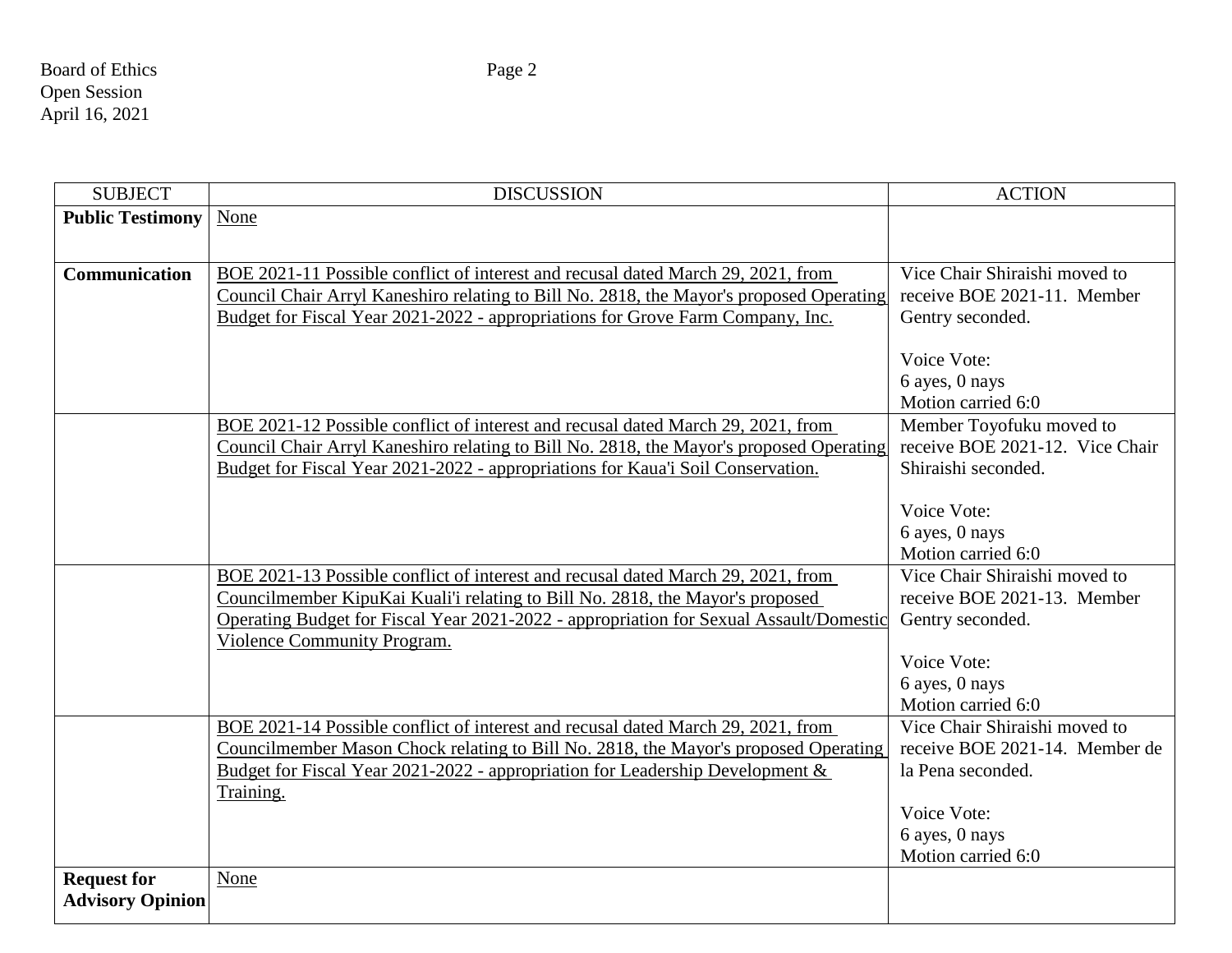# Board of Ethics Page 3 Open Session April 16, 2021

| <b>SUBJECT</b>           | <b>DISCUSSION</b>                                                                                                                                                         | <b>ACTION</b> |
|--------------------------|---------------------------------------------------------------------------------------------------------------------------------------------------------------------------|---------------|
| <b>Business</b>          | BOE 2021-15 Discussion and update regarding the Permitted Interaction Group (PIG).                                                                                        | No Action     |
|                          | The purpose of the Permitted Interaction Group (PIG) is to recommend an ordinance                                                                                         |               |
|                          | defining regulatory employees required to submit a disclosure statement.                                                                                                  |               |
|                          |                                                                                                                                                                           |               |
|                          | Administrator reported that the Permitted Interaction Group (PIG) has not met yet and                                                                                     |               |
|                          | thanked the Deputy County Attorney's for their work providing a draft ordinance for the                                                                                   |               |
|                          | PIG to work from. She also was able to get a list from Human Resources (HR) of<br>equivalent County of Kauai staff to the County of Hawaii's list. Able to now move on to |               |
|                          | having the PIG meet to review and start.                                                                                                                                  |               |
|                          |                                                                                                                                                                           |               |
|                          | Chair thanked all for work that was put in.                                                                                                                               |               |
|                          |                                                                                                                                                                           |               |
| <b>Disclosures</b>       | None                                                                                                                                                                      |               |
|                          |                                                                                                                                                                           |               |
| <b>Executive Session</b> | ES-006 Pursuant to Hawai'I Revised Statutes §92-4, §92-5(a)(4), §92-9(a)(1-4) and (b),                                                                                    |               |
|                          | the purpose of this Executive Session is for the Board to approve or amend the Executive                                                                                  |               |
|                          | Session Minutes of March 19, 2021 and to consult with its attorney on issues pertaining                                                                                   |               |
|                          | to the Board's powers, duties, privileges, immunities, and /or liabilities as they may                                                                                    |               |
|                          | relate to this item.                                                                                                                                                      |               |
|                          |                                                                                                                                                                           |               |
|                          | ES-004: BOE 2021-08<br>Pursuant to Hawai'I Revised Statutes §92-4 and §92-5 (a)                                                                                           |               |
|                          | and (2) and (4), the purpose of this Executive Session is for the Board to discuss a                                                                                      |               |
|                          | notarized formal complaint received February 8, 2021, charging that an employee or                                                                                        |               |
|                          | officer of the County has breached the Code of Ethics as set forth in the Kaua'I County                                                                                   |               |
|                          | Charter section 20.02 B, 20.02 E and 20.02 F.                                                                                                                             |               |
|                          | No officer or employee of the county shall:                                                                                                                               |               |
|                          |                                                                                                                                                                           |               |
|                          | B. Disclose information which, by law or practice, is not available to the public                                                                                         |               |
|                          | and which the officer or employee acquires in the course of the officer or employee's                                                                                     |               |
|                          | official duties or use such information for the officer or employee's personal gain or for                                                                                |               |
|                          | the benefit of anyone.                                                                                                                                                    |               |
|                          |                                                                                                                                                                           |               |
|                          | E. Use the officer or employee's official position to secure a special benefit,                                                                                           |               |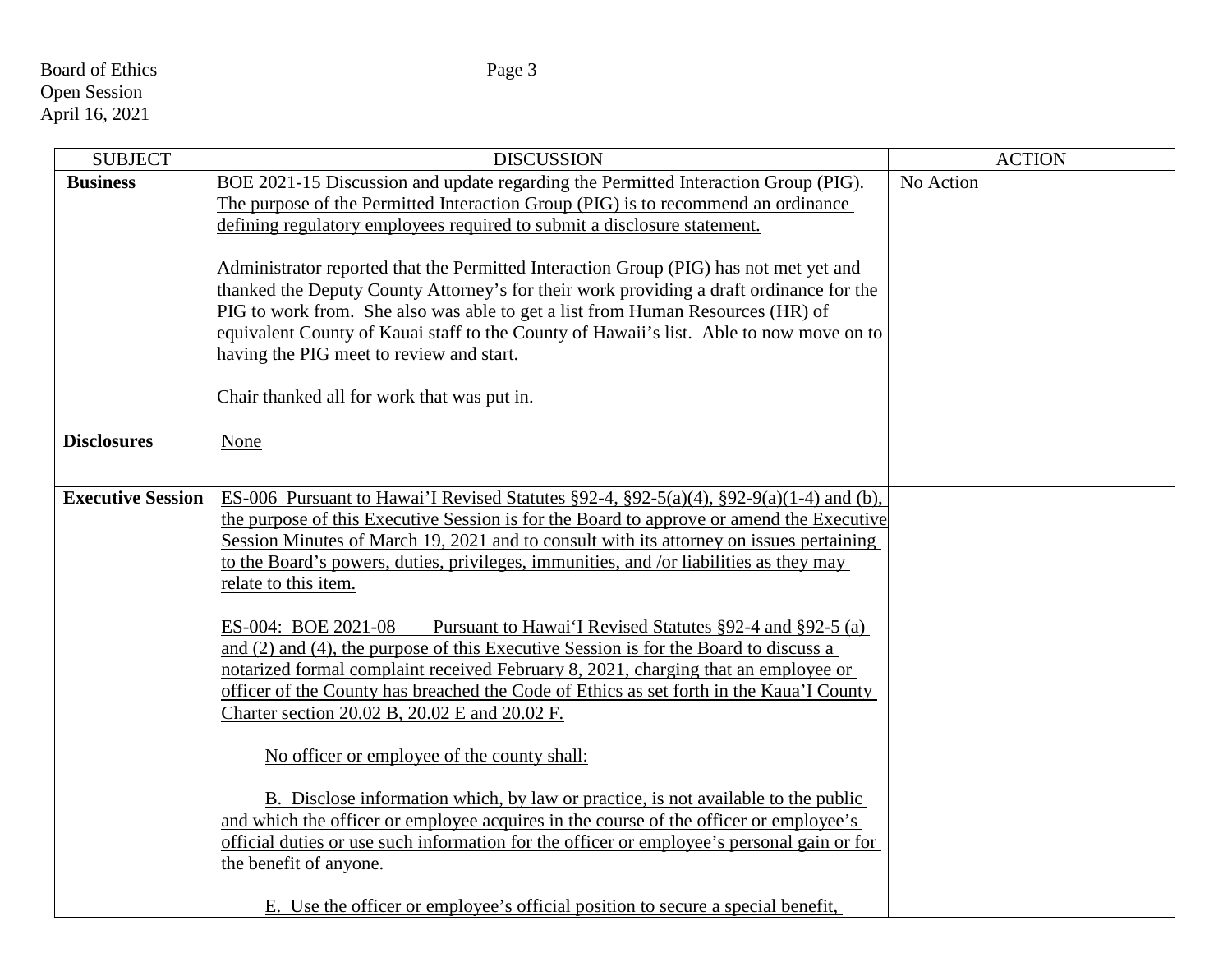# Board of Ethics Page 4 Open Session April 16, 2021

| <b>SUBJECT</b>        | <b>DISCUSSION</b>                                                                                                                                                                                                                                                                                                                                      | <b>ACTION</b>                                                            |
|-----------------------|--------------------------------------------------------------------------------------------------------------------------------------------------------------------------------------------------------------------------------------------------------------------------------------------------------------------------------------------------------|--------------------------------------------------------------------------|
|                       | privilege, or exemption for the officer or employee or others.                                                                                                                                                                                                                                                                                         |                                                                          |
|                       | F. Use county property for other than public activity or purpose.                                                                                                                                                                                                                                                                                      |                                                                          |
|                       | Pursuant to Hawai'i Revised Statutes §92-4 and §92-5 (a)<br>ES-007: BOE 2021-16<br>and (2) and (4), the purpose of this Executive Session is for the Board to discuss a<br>notarized formal complaint received March 16, 2021, charging that an employee or<br>officer of the County has breached the Code of Ethics as set forth in the Kaua'i County | Member de la Pena moved to go<br>into executive session at 1:11 pm.      |
|                       | Charter section 20.01, Standards of Conduct.                                                                                                                                                                                                                                                                                                           | Secretary Latkiewicz seconded.                                           |
|                       | The Board moved into Executive Session at 1:11pm                                                                                                                                                                                                                                                                                                       | Voice Vote:<br>6 ayes, 0 nays<br>Motion carried 6:0                      |
| <b>Return to Open</b> |                                                                                                                                                                                                                                                                                                                                                        | The Board resumed in Open                                                |
| <b>Session</b>        |                                                                                                                                                                                                                                                                                                                                                        | Session at 3:02 p.m.                                                     |
|                       |                                                                                                                                                                                                                                                                                                                                                        | Roll call:                                                               |
|                       |                                                                                                                                                                                                                                                                                                                                                        | Member de la Pena: present                                               |
|                       |                                                                                                                                                                                                                                                                                                                                                        | Member Gentry: present                                                   |
|                       |                                                                                                                                                                                                                                                                                                                                                        | Member Toyofuku: present                                                 |
|                       |                                                                                                                                                                                                                                                                                                                                                        | Secretary Latkiewicz: present                                            |
|                       |                                                                                                                                                                                                                                                                                                                                                        | Vice Chair Shiraishi: present                                            |
|                       |                                                                                                                                                                                                                                                                                                                                                        | Chair Burriss: present                                                   |
|                       |                                                                                                                                                                                                                                                                                                                                                        | Six members present, which                                               |
|                       |                                                                                                                                                                                                                                                                                                                                                        | constituted a quorum.                                                    |
|                       | Ratify on Board actions taken in Executive Session.                                                                                                                                                                                                                                                                                                    | Member de la Pena moved to ratify<br>actions taken in Executive Session. |
|                       |                                                                                                                                                                                                                                                                                                                                                        | Secretary Latkiewicz seconded.                                           |
|                       |                                                                                                                                                                                                                                                                                                                                                        |                                                                          |
|                       |                                                                                                                                                                                                                                                                                                                                                        | Voice vote:                                                              |
|                       |                                                                                                                                                                                                                                                                                                                                                        | 6 ayes, 0 nays                                                           |
|                       |                                                                                                                                                                                                                                                                                                                                                        | Motion carried 6:0                                                       |
| <b>Announcements</b>  | The Board thanked Deputy County Attorney Foster for his service to the Board and<br>welcomed Deputy County Attorney Larrimore.                                                                                                                                                                                                                         |                                                                          |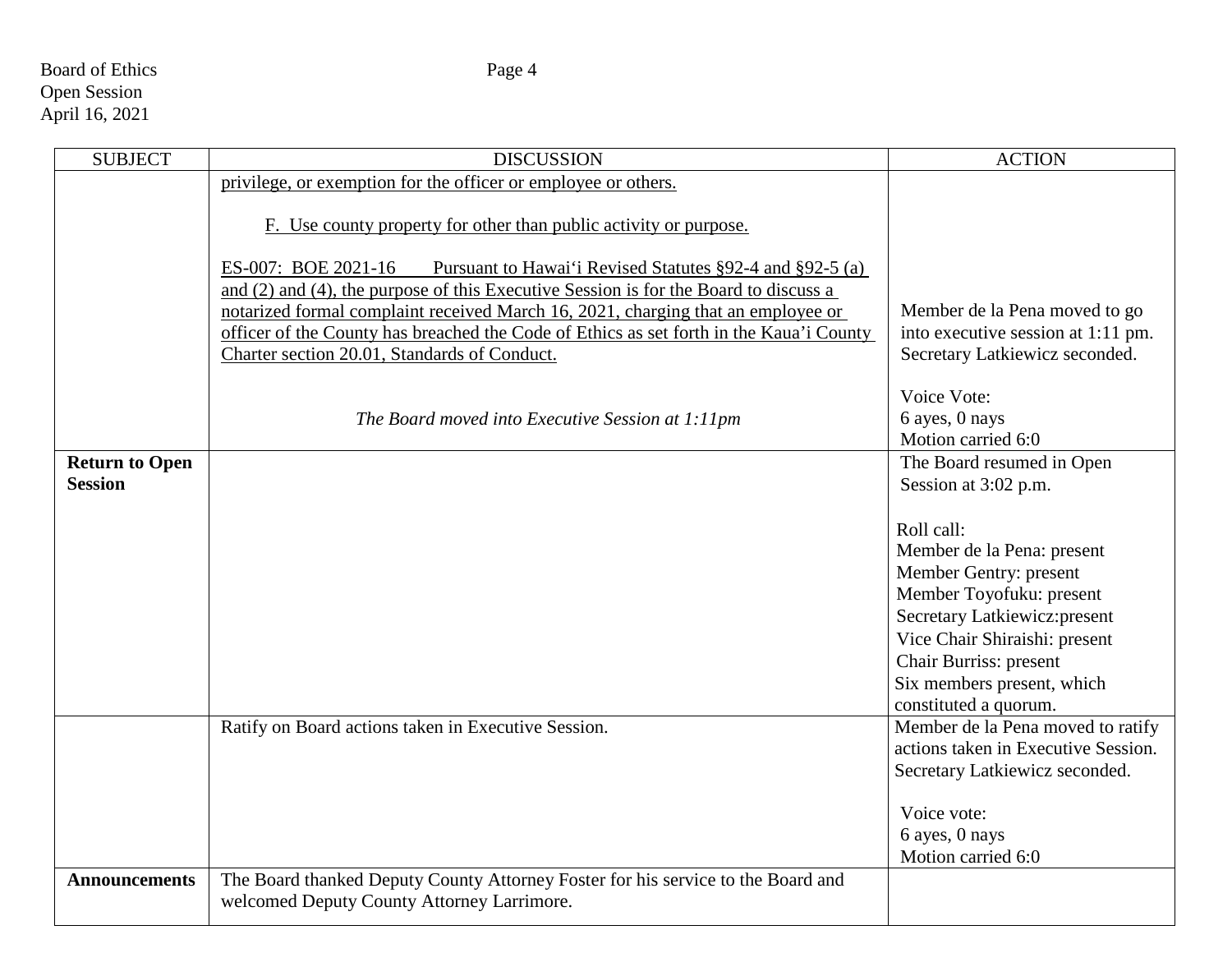# Board of Ethics Page 5 Open Session April 16, 2021

|             |                                              | <b>ACTION</b>                                                                                                                                                           |
|-------------|----------------------------------------------|-------------------------------------------------------------------------------------------------------------------------------------------------------------------------|
|             | Next Meeting: Friday, May 21, 2021 at 1:00pm |                                                                                                                                                                         |
| Adjournment |                                              | Member Toyofuku moved to<br>adjourn the meeting Member de la<br>Pena seconded.<br>Voice vote:<br>6 ayes, 0 nays<br>Motion carried 6:0<br>Meeting adjourned at 3:05 p.m. |

| Submitted by:                            | Reviewed and Approved by: |                      |
|------------------------------------------|---------------------------|----------------------|
| Anela Segreti, Administrative Specialist |                           | Susan Burriss, Chair |

( ) Approved as circulated.

( ) Approved with amendments. Seeminutes of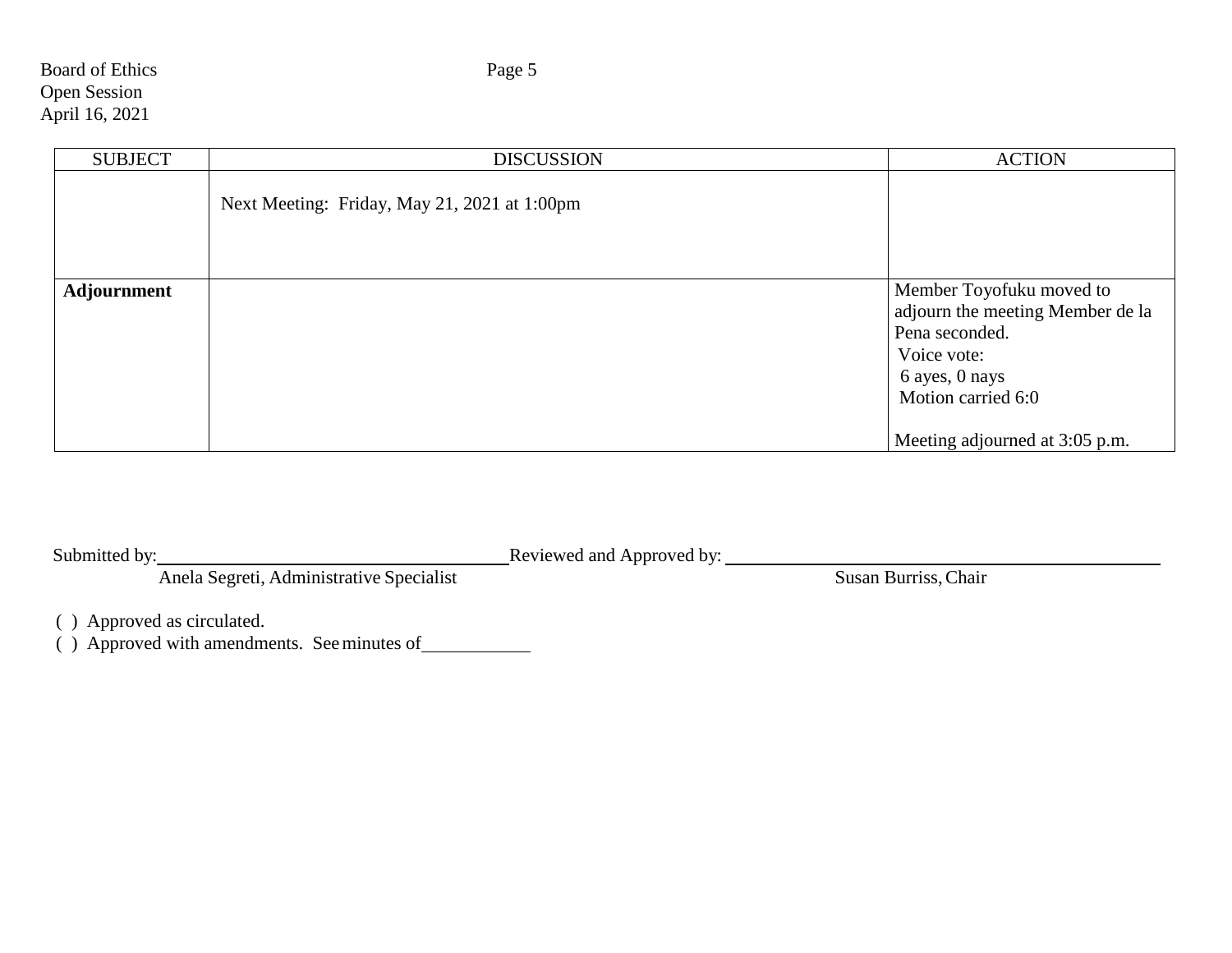#### COUNTY COUNCIL

Arryl Kaneshiro. Chair Mason K. Chock. Vice Chair Bemard P. Carvalho. lr. Felicia Cowden Bill DeCosta Luke A. Evslin KipuKai Kuali'i



**Council Services Division** 4396 Rice Street. Suite 209 Līhu'e, Kaua'i, Hawai'i 96766 RECEIVED

# **MEMORANDUM**

# April 12, 2021

#### OFFICE OF THE COUNTY CLERK

Jade K. Fountain-Tanigawa, County Clerk Scott K. Sato, Deputy County Clerk

> Telephone: (808) 241-4188<br>Facsimile: (808) 241-6349  $(808)$  241-6349 E-mail: cokcouncil@kauai.gov

APR 14 2021

**BOARDS & COMMISSIONS** 

| TO: | Arryl Kaneshiro, Council Chair           |
|-----|------------------------------------------|
|     | and Members of the Kaua'i County Council |

FROM:

 $Felicia Cowden, Councilmember \cap Aellica (vouden)$ 

RE: POSSIBLE CONFLICT OF INTEREST REGARDING C 2021-87 AND ES-1050 ON THE APBIL 7, 2O2I COUNCIL MEETING AGENDA

Pursuant to Section 20.04(8) of the Kaua'i County Charter, Section 3-1.9 of the Kaua'i County Code 1987, as amended, and RuIe No. 8 of the Rules of the Council of the County of Kaua'i, I hereby provide written disclosure on the record of a possible conflict of interest relating to C 2O2l-87 and ES-1050, regarding <sup>a</sup> stipulation related to a Board of Ethics complaint, as these items involve <sup>a</sup> stipulation agreement that I was a party to.

Should you have any questions, please feel free to contact the Offrce of the County Clerk, Council Services Division, at 241-4188.

AAO:dmc

cc: April 21, 2021 Council Meeting Agenda County of Kaua'i Board of Ethics Council Services Staff